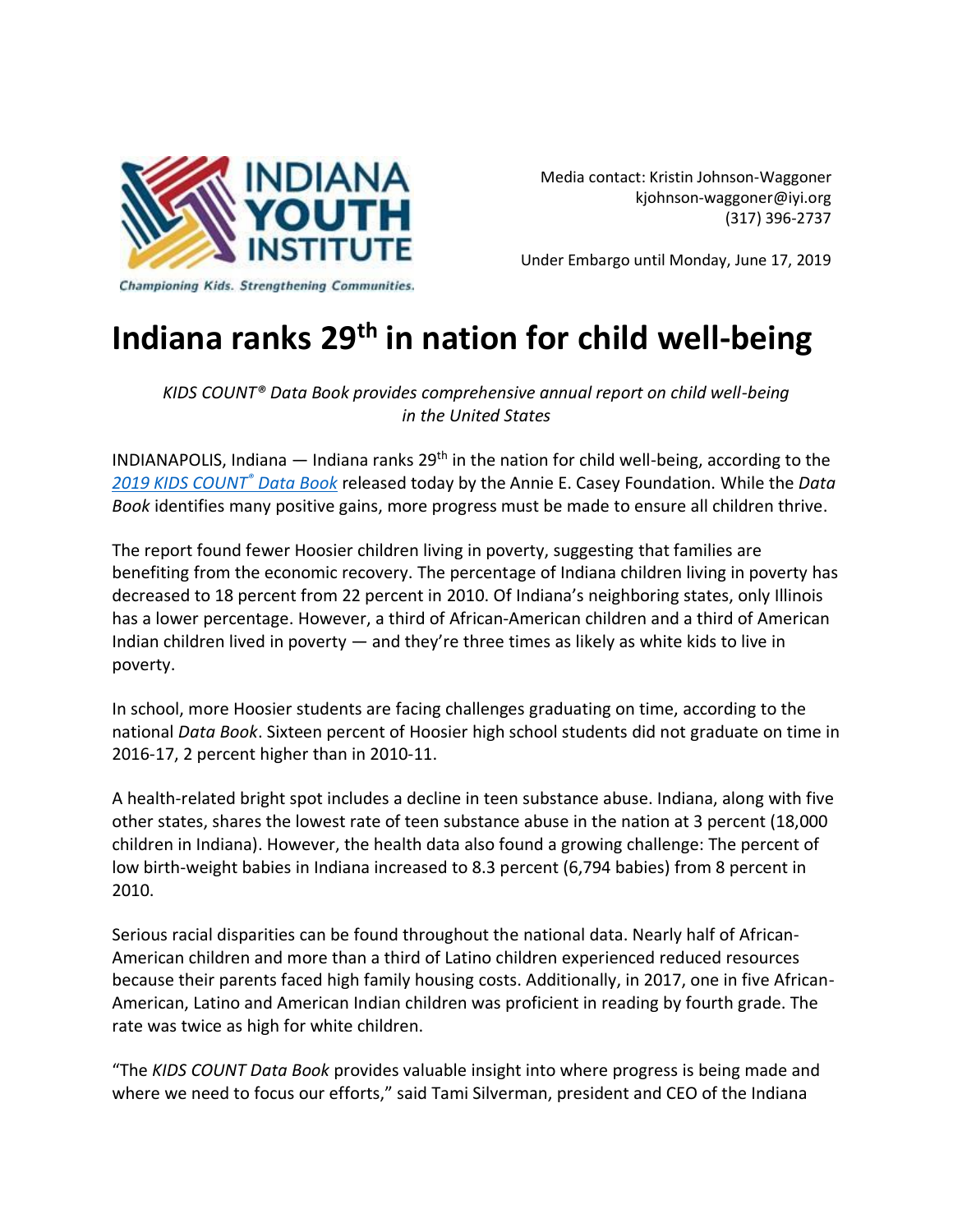Youth Institute. "While there are positive signs across many indicators, it is clear that we need to do more to ensure Hoosier children, especially our children of color, have bright futures."

The annual *KIDS COUNT Data Book* from the Annie E. Casey Foundation uses 16 indicators to rank each state across four domains — health, education, economic well-being and family and community — as an assessment of child well-being. Indiana ranks:

- **24th in economic well-being** (ranked 24th in 2018). In addition to a lower poverty rate for children compared to 2010, the report found a 9 percentage-point drop in the number of children living in households that spend more than 30 percent of their income on housing. More good news: The percentage of children whose parents lack secure employment dropped to 26 percent from 33 percent in 2010.
- **21<sup>st</sup> in education** (ranked 14<sup>th</sup> in 2018). Despite a drop in national education ranking, there's been some good progress in reading proficiency. The percentage of fourthgraders who are proficient in reading increased to 41 percent from 34 percent in 2009. While Indiana's four neighboring states had slightly different reading proficiency rates in 2010 (ranging from 36 percent to 32 percent), Indiana has seen the biggest improvement in the past decade and currently has the highest rates of fourth-grade reading proficiency of the five states.
- **32nd in family and community** (ranked 32nd in 2018). Indiana's teen birth rate continues to decrease — now 23 per 1,000 births — but it is still above the national rate of 19 per 1,000 births.
- 26<sup>th</sup> in health (ranked 31<sup>st</sup> in 2018). Six percent of Hoosier children don't have health insurance, an improvement from 9 percent in 2010. However, that's still higher than the national average of 5 percent.

The *2019 KIDS COUNT Data Book* is the 30th edition of an annual data study that is based on U.S. Census and other publicly available data, representing all 50 states, the District of Columbia and Puerto Rico.

## **Release Information**

The *2019 KIDS COUNT*® *Data Book* will be available June 17 at 12:01 a.m. EDT at [www.aecf.org.](http://www.aecf.org/) Additional information is available at [www.aecf.org/databook,](http://www.aecf.org/databook) which also contains the most recent national, state and local data on hundreds of indicators of child well-being. Journalists interested in creating maps, graphs and rankings in stories about the *Data Book* can use the KIDS COUNT*®* Data Center a[t datacenter.kidscount.org.](http://datacenter.kidscount.org/)

###

## *About the Indiana Youth Institute*

For three decades, the Indiana Youth Institute has supported the youth services field through innovative trainings, critical data, and capacity-building resources, aiming every effort at